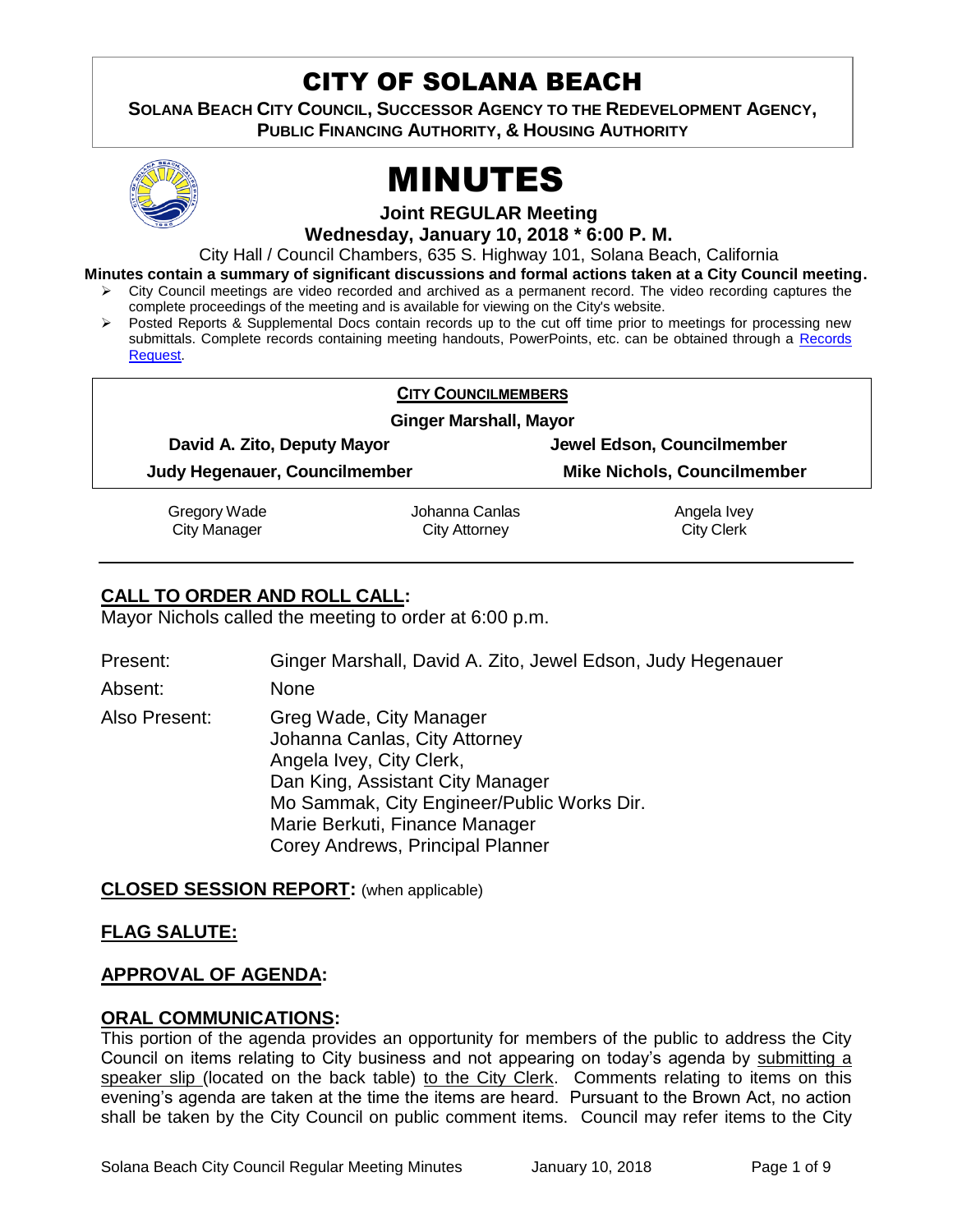Manager for placement on a future agenda. The maximum time allotted for each presentation is THREE MINUTES (SBMC 2.04.190). Please be aware of the timer light on the Council Dais.

Dr. Ed Siegel said that as a former Public Arts Commission member he was instrumental in moving Council pictures to the Council Chambers, wondered why the NCTD project did not proceed as expected, that he was not opposed that Mike Nichols and Lesa Heebner may have worked on the NCTD project, and that the Gateway property did not have any parking or outside amenities and did not provide right of enjoyment that was deserved by the community.

Mary Yang stated that a 5 year federal leasing proposal to open coastal areas for offshore drilling and fracking would put marine life, ocean economy and health at risk, that the plan was proposed simultaneously with the removal of safety regulations, and asked the City to consider passing an opposing resolution.

Deputy Mayor Zito asked to add this item to the next meeting agenda.

# **COUNCIL COMMUNITY ANNOUNCEMENTS / COMMENTARY:**

*An opportunity for City Council to make brief announcements or report on their activities. These items are not agendized for official City business with no action or substantive discussion.* 

Council reported community announcements, events, and commentary.

# **A. CONSENT CALENDAR:** (Action Items) (A.1. - A.7.)

Items listed on the Consent Calendar are to be acted in a single action of the City Council unless pulled for discussion. Any member of the public may address the City Council on an item of concern by submitting to the City Clerk a speaker slip (located on the back table) before the Consent Calendar is addressed. Those items removed from the Consent Calendar by a member of the Council will be trailed to the end of the agenda, while Consent Calendar items removed by the public will be discussed immediately after approval of the Consent Calendar.

**A.1. Register Of Demands.** (File 0300-30)

Recommendation: That the City Council

1. Ratify the list of demands for November 25, 2017 through December 22, 2017.

# [Item A.1. Report \(click here\)](https://solanabeach.govoffice3.com/vertical/Sites/%7B840804C2-F869-4904-9AE3-720581350CE7%7D/uploads/Item_A.1._Report_(click_here)_-_1-10-18.PDF)

**Motion:** Moved by Deputy Mayor Zito and second by Councilmember Edson to approve. **Approved 5/0.** Motion carried unanimously.

#### **A.2. General Fund Adopted Budget for Fiscal Year 2017-2018 Changes.** (File 0330-30)

Recommendation: That the City Council

1. Receive the report listing changes made to the Fiscal Year 2017-2018 General Fund Adopted Budget.

[Item A.2. Report \(click here\)](https://solanabeach.govoffice3.com/vertical/Sites/%7B840804C2-F869-4904-9AE3-720581350CE7%7D/uploads/Item_A.2._Report_(click_here)_-_1-10-18.PDF)

**Motion:** Moved by Deputy Mayor Zito and second by Councilmember Edson to approve. **Approved 5/0.** Motion carried unanimously.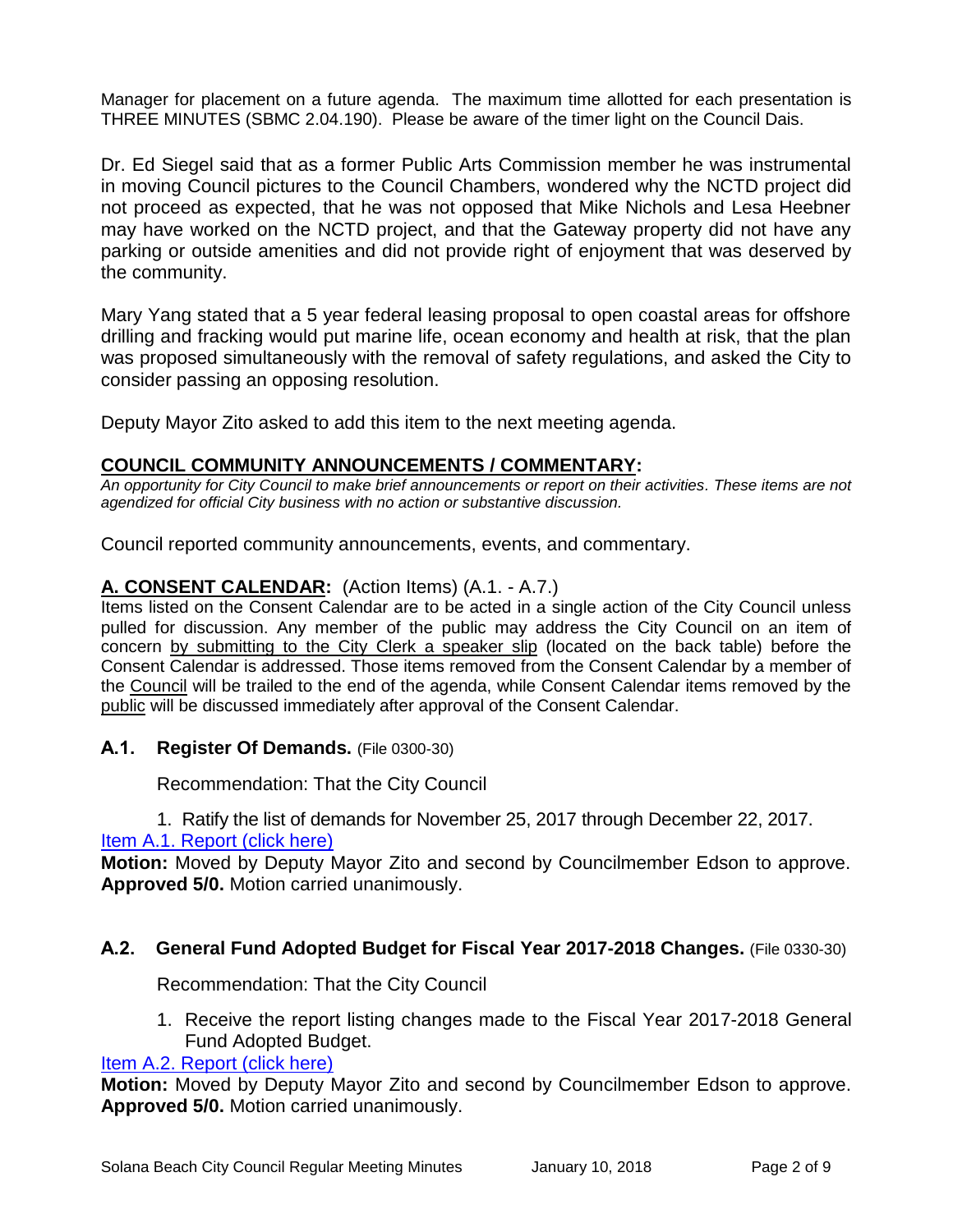# **A.3. 2018 City Council Meeting Schedule Planning.** (File 0410-05)

Recommendation: That the City Council

1. Review, edit, and/or approve a 2018 interim schedule with proposed cancellations and/or additional meetings.

[Item A.3. Report \(click here\)](https://solanabeach.govoffice3.com/vertical/Sites/%7B840804C2-F869-4904-9AE3-720581350CE7%7D/uploads/Item_A.3._Report_(click_here)_-_1-10-18.PDF)

**Motion:** Moved by Deputy Mayor Zito and second by Councilmember Edson to approve. **Approved 5/0.** Motion carried unanimously.

# **A.4. Circle Drive Sewer Pipeline Replacement, Bid 2017-10.** (File 1040-36)

Recommendation: That the City Council

- 1. Adopt **Resolution 2018-002**:
	- a. Awarding the construction contract to Burtech Pipeline, Inc., in the amount of \$532,226.20, for the Circle Drive Sewer Pipeline Replacement, Bid 2017-10.
	- b. Approving an amount of \$80,000 for construction contingency.
	- c. Authorizing the City Manager to execute the construction contract on behalf of the City.
	- d. Authorizing the City Manager to approve cumulative change orders up to the construction contingency amount.
	- e. Authorizing an appropriation of \$130,540 from the Sanitation Fund into the project budget unit.
	- f. Authorizing the City Treasurer to amend the Fiscal Year 2017/18 Adopted Budget accordingly.

#### [Item A.4. Report \(click here\)](https://solanabeach.govoffice3.com/vertical/Sites/%7B840804C2-F869-4904-9AE3-720581350CE7%7D/uploads/Item_A.4._Report_(click_here)_-_1-10-18.PDF)

**Motion:** Moved by Deputy Mayor Zito and second by Councilmember Edson to approve. **Approved 5/0.** Motion carried unanimously.

# **A.5. Administrative Budget and Recognized Obligation Payment Schedule (ROPS) Approval.** (File 0115-30)

Recommendation: That the Successor Agency

- 1. Receive the Successor Agency's enforceable obligations payment information and administrative budget for the period July 1, 2018 to June 30, 2019.
- 2. Adopt **Resolution SA-020** approving the SA Administrative Budget for July 1, 2018 to June 30, 2019.
- 3. Adopt **Resolution SA-021** approving the ROPS 18-19 for July 1, 2018 to June 30, 2019.

#### [Item A.5. Report \(click here\)](https://solanabeach.govoffice3.com/vertical/Sites/%7B840804C2-F869-4904-9AE3-720581350CE7%7D/uploads/Item_A.5._Report_(click_here)_-_1-10-18.PDF)

**Motion:** Moved by Deputy Mayor Zito and second by Councilmember Edson to approve. **Approved 5/0.** Motion carried unanimously.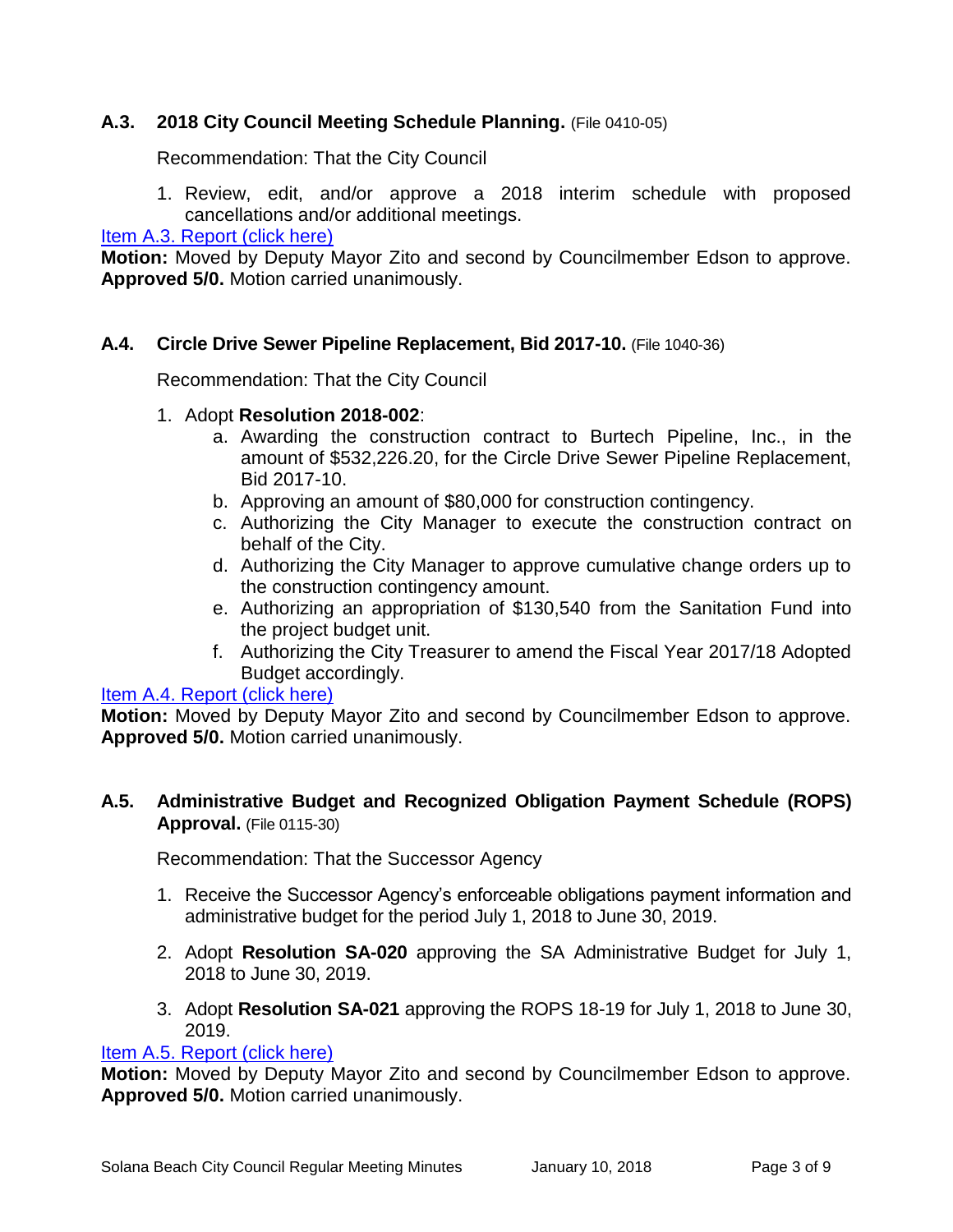# **A.6. Temporary Staff Funding.** (File 0560-40)

Recommendation: That the City Council

1. Adopt **Resolution 2018-001** ratifying total expenditures for temporary staffing coverage in the amount of \$45,000 with Apple One.

[Item A.6. Report \(click here\)](https://solanabeach.govoffice3.com/vertical/Sites/%7B840804C2-F869-4904-9AE3-720581350CE7%7D/uploads/Item_A.6_Report_(click_here)_-_1-10-18.PDF)

**Motion:** Moved by Deputy Mayor Zito and second by Councilmember Edson to approve. **Approved 5/0.** Motion carried unanimously.

# **A.7. Minutes of the City Council.**

Recommendation: That the City Council

1. Approve the Minutes of the City Council Meetings held October 11, 2017, November 8, 2017 and November 15, 2017.

See Approved Minutes [http://www.ci.solana-beach.ca.us/index.asp?SEC=F0F1200D-21C6-4A88-8AE1-0BC07C1A81A7&Type=B\\_BASIC](http://www.ci.solana-beach.ca.us/index.asp?SEC=F0F1200D-21C6-4A88-8AE1-0BC07C1A81A7&Type=B_BASIC) **Motion:** Moved by Deputy Mayor Zito and second by Councilmember Edson to approve. **Approved 5/0.** Motion carried unanimously.

# **B. PUBLIC HEARINGS:** (B.1. – B.2.)

This portion of the agenda provides citizens an opportunity to express their views on a specific issue as required by law after proper noticing by submitting a speaker slip (located on the back table) to the City Clerk. After considering all of the evidence, including written materials and oral testimony, the City Council must make a decision supported by findings and the findings must be supported by substantial evidence in the record. An applicant or designees for a private development/business project, for which the public hearing is being held, is allotted a total of fifteen minutes to speak, as per SBMC 2.04.210. A portion of the fifteen minutes may be saved to respond to those who speak in opposition. All other speakers have three minutes each. Please be aware of the timer light on the Council Dais.

# **B.1. Public Hearing: 201 Lomas Santa Fe, Applicant: AT&T Mobility, Case 17-17-15.** (File 0610-60)

The proposed project meets the minimum zoning requirements under the SBMC, may be found to be consistent with the General Plan and may be found, as conditioned, to meet the discretionary findings required as discussed in this report to approve a DRP (Development Review Permit). Therefore, Staff recommends that the City Council:

- 1. Conduct the Public Hearing: Open the Public Hearing, Report Council Disclosures, Receive Public Testimony, and Close the Public Hearing.
- 2. Find the project exempt from the California Environmental Quality Act pursuant to Section 15301 of the State CEQA Guidelines; and
- 3. Adopt **Resolution 2017-167** conditionally approving a CUP (Conditional Use Permit)/DRP/SDP (Structure Development Permit) for a new WCF (Wireless Cell Facility) and associated equipment located on the roof of an existing commercial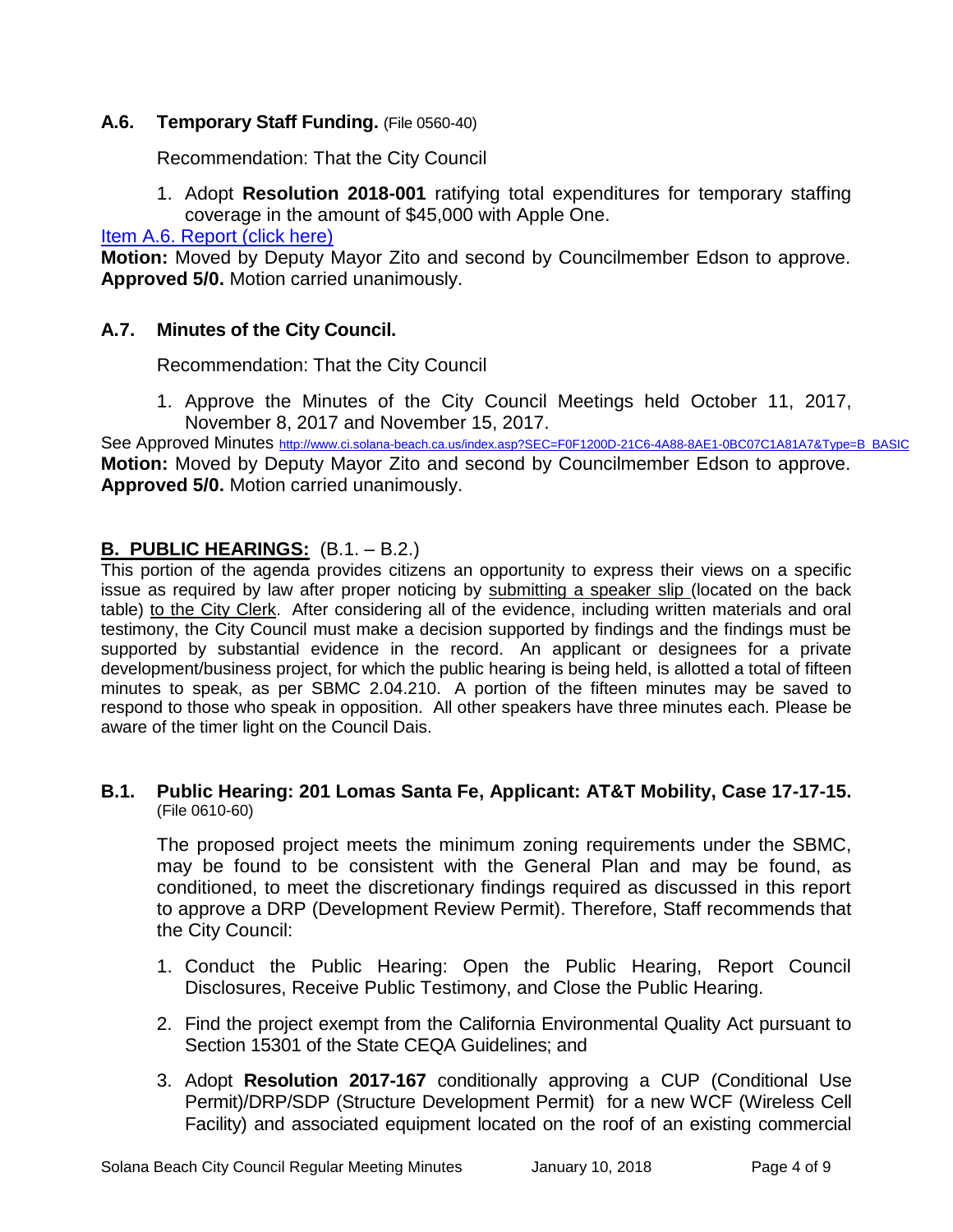office building at 201 Lomas Santa Fe, Solana Beach and provide direction to Staff as to which project alternative the Council is approving.

[Item B.1. Report \(click here\)](https://solanabeach.govoffice3.com/vertical/Sites/%7B840804C2-F869-4904-9AE3-720581350CE7%7D/uploads/Item_B.1._Report_(click_here)_-_1-10-18.PDF)

[B.1. Updated Report #1 \(01-10-18\)](https://solanabeach.govoffice3.com/vertical/Sites/%7B840804C2-F869-4904-9AE3-720581350CE7%7D/uploads/B.1._Updated_Report_1_-_01-10-18.pdf)

[B.1. Supplemental Documents \(1-10-18 updated 150pm\) -](https://solanabeach.govoffice3.com/vertical/Sites/%7B840804C2-F869-4904-9AE3-720581350CE7%7D/uploads/B.1._Supplemental_Documents_(1-10-18_updated_150pm)_-_R.pdf) R

*Posted Reports & Supplemental Docs contain records up to the cut off time, prior to the start of the meeting, for processing new submittals. The final official record containing handouts, PowerPoints, etc. can be obtained through a Records Request to the City Clerk's Office.*

#### Greg Wade, City Manager, introduced.

Corey Andrews, Principal Planner, presented a PowerPoint (on file) and stated that the applicant submitted an alternative design today.

#### Council disclosures

Council and Staff discussed the planting in the right-of-way for which Staff works with the property manager on trimming to provide access, that no information was provided regarding the replacement of the tree that was proposed to be moved and that that provide did not trigger a landscape plan, that the applicant had stated that it was diseased but that there was not official analysis to verity it, and the tree provided softening to the architecture.

Gerri Retman (time donated by Ira Opper) said that her family owned property with equipment placed on it and that she was not opposed to the equipment but instead to the design, that it was now taller and deeper than the elevator shaft, that the poles erected did not allow the public enough time to review, that AT&T was focused on one site rather than alternative sites, that the tree did bloom annually, that alternative sites were dismissed without any substantiated reasons, that the proposed design would negatively impact the neighborhood and the building and set a precedence for other sites in the future, and to deny or send the applicant back to the drawing board for a multi-site location.

Tim Henion, applicant's representative, said that they went back to review, considered moving antennas to the side of the building, moved sectors eliminating the block of the view of a residence, reached out to the residence several times and never received a returned call, proceeded with drawing and installed story poles on Sunday, did a pre-application meeting with Staff to be sure they were going in right direction to meet codes, would have to ask for a variance, that the proposal met Council's Policy 21 requirements, and showed a sample blue wood of the material that would shield the equipment.

Council, Staff, and Mr. Henion discussed that the proposal appeared to be popping out on all sides and whether it could be reduced, that a reduction in size would not accommodate the main equipment, that in response to Kaufman's input today the antennas were relocated on a new proposal which was submitted, that they erected story poles up in July without opposition until December 13<sup>th</sup>, and that the public hearing notice went out October 23<sup>rd</sup>.

Discussion continued regarding the mention of removing a tree due to disease that had not been assessed by an arborist, a new planting that would replace it, and that 3 east facing panel antennas were removed and placed in a different location by 4 shorter antennas and equipment would be reconfigured to make it all fit that would eliminate the box on the east side.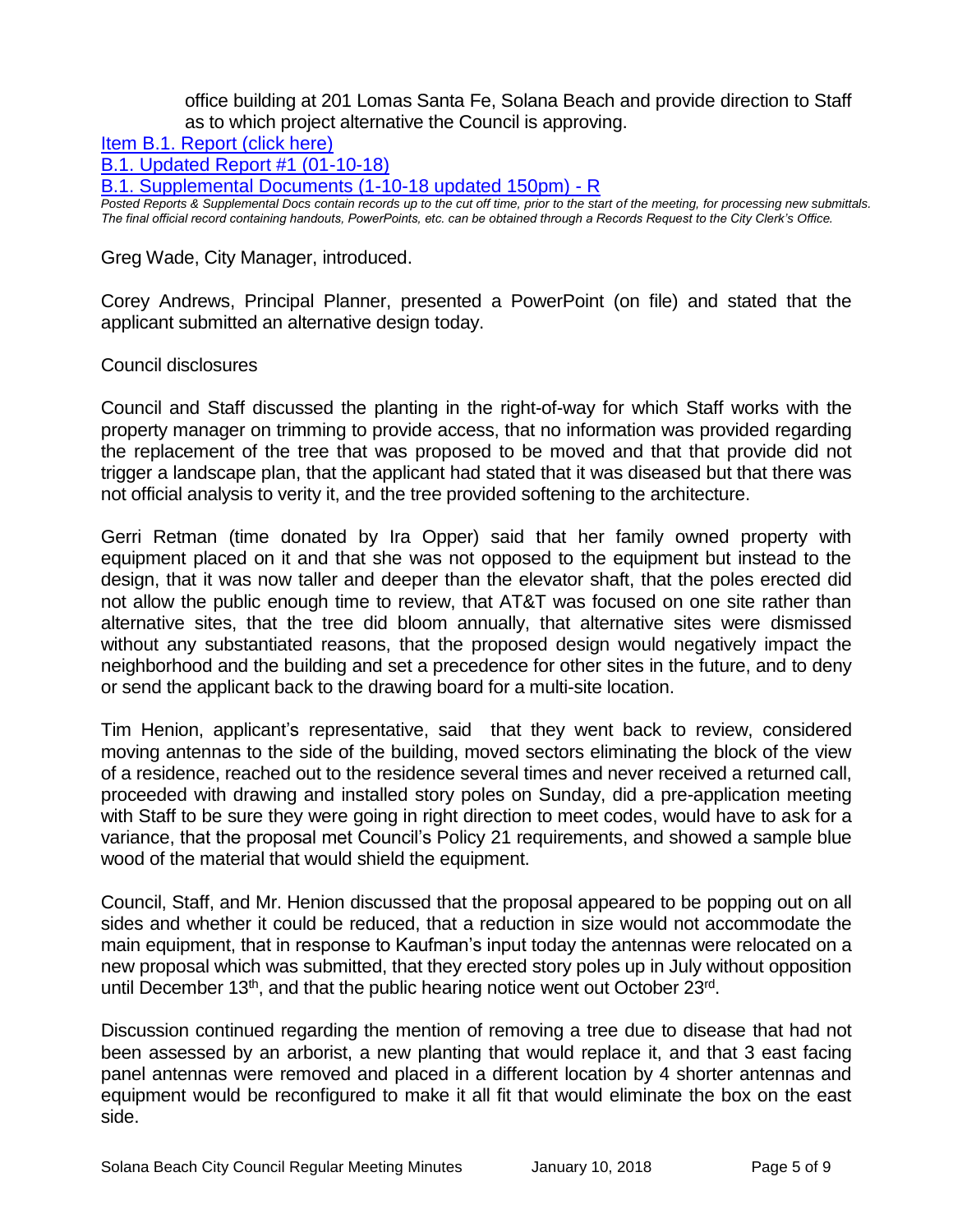Discussion continued regarding the number of antennas and RRU's (remote radio units) being decommissioned at 505 Lomas Santa Fe and being proposed at 201 Lomas Santa Fe, that the City's ability to regulate qualified co-locations is limited and a new site afforded the City more discretion, that co-location in the future could go higher if not substantial which would be debatable, that conditioning additional height in the future would not be allowed by federal law, that other locations considered had issues with rooflines and height limits for the zone which would require a request for a variance, no view assessment claims were received in the time frame allotted,

Tripp May, Telecom Law Firm, the City's third party consultant, said that he wanted to disclose that Gerri Retman's family was a client of the firm, but that all recommendations were objective.

Council and Mr. May discussed alternative locations mentioned in his October 14<sup>th</sup> report that were viable as a standalone facilities but would raise aesthetic concerns in height, some could be multi-height solutions but they would not achieve the coverage they were aiming for with this one location, and that AT&T declined to consider multi-site locations.

Council discussed that there were no view claims, some complaints, not a huge view impairment, that alternative 2 was preferred, that the downside of a multi-sites location was that there would be multiple sites that could be collocated in the future, not sure this was the more minimum impact, to get a better grounding on the visual impact,

# Council and Mr. Henion discussed

that there was no way to get it to be the same height as the same parfait due to the antennas height and they were using the smallest height antenna which was 4 ft. in this area but had to have them see over the building to attain coverage, and that lowering them by 6-8 inches would be ideal.

Council and Mr. Mail discussed that they were using the smallest antenna possible for this site and topography and not sure if there was another solution on another area of the roof.

Council and Staff discussed that there were both 6ft. and 4ft. antennas, that the tree being removed was 40 ft. and proposed to be replaced with an 11 ft. tall but should meet the height of the building, that landscaping was conducted on the edge of this building in the right-ofway not by the City,

Mr. Henion stated that this was the better location because it allowed the antenna to reach more east than the 505 Lomas Santa Fe location.

Council discussed the interest in a better aesthetics and less obstructiveness, that a drop oif 6 inches would be better, reduce the dimension of one of the boxes, the aesthetic enclosure below, the tree replacement, have many same concerns, have the 3<sup>rd</sup> party consultant review the change, that the aesthetics be detailed out regarding enclosure surface, block wall, stucco, match of existing architecture, and materials.

Mr. Henion agreed that he would be willing to extend the tolling agreement, and work on any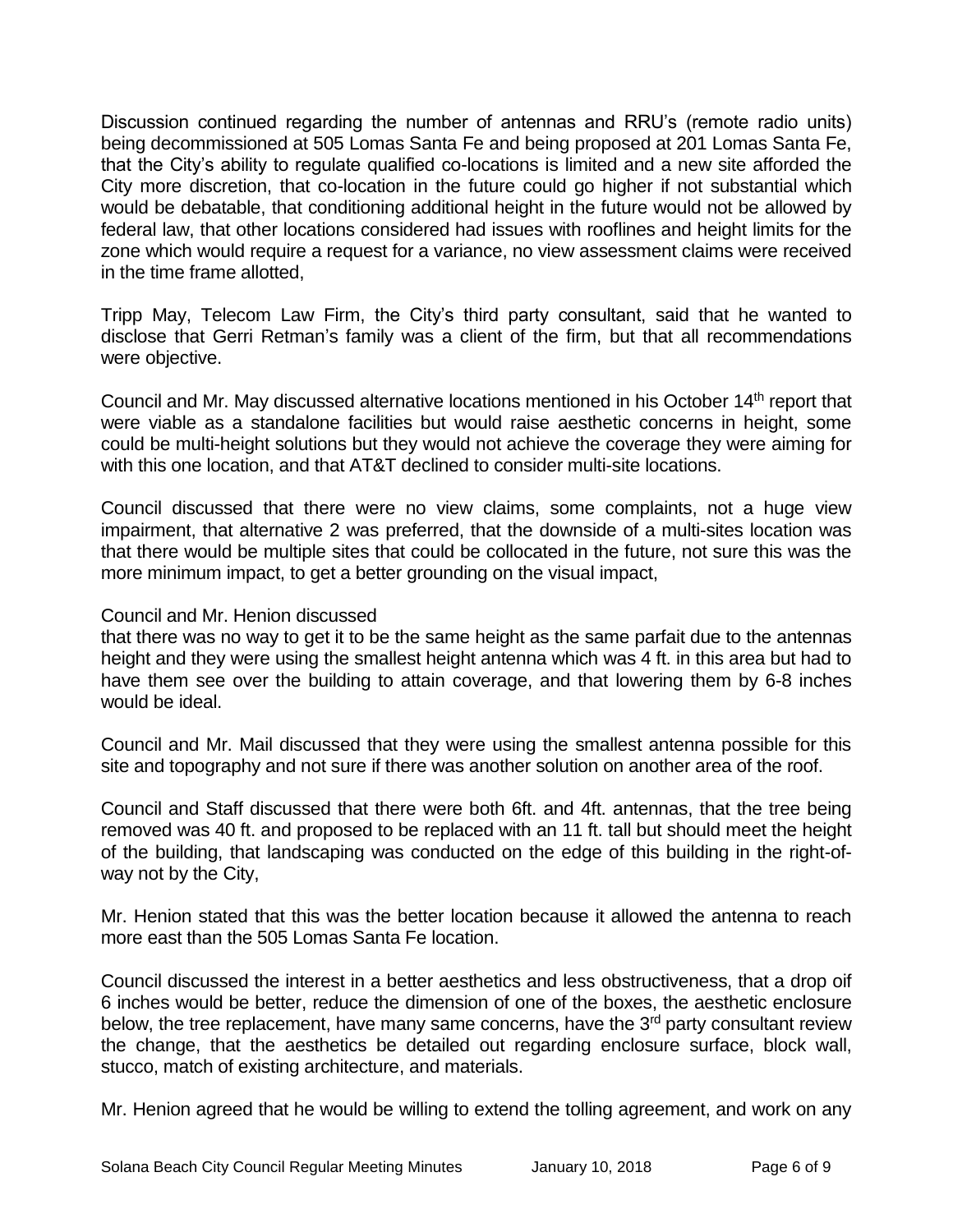other possible designs to be less obtrusive, and return on February 14<sup>th</sup>.

**Motion:** Moved by Deputy Mayor Zito and second by Councilmember Edson to continue the public hearing to a date certain of February 14, 2018. **Approved 5/0.** Motion carried unanimously.

# **B.2. Public Hearing: 809 Seabright Lane, Applicants: Kadia / Parekh, Case 17-17- 23.** (File 0600-40)

The proposed project meets the minimum zoning requirements under the SBMC, may be found to be consistent with the General Plan and may be found, as conditioned, to meet the discretionary findings required as discussed in this report to approve a DRP and administratively issue a SDP. Therefore, Staff recommends that the City Council:

- 1. Conduct the Public Hearing: Open the Public Hearing, Report Council Disclosures, Receive Public Testimony, and Close the Public Hearing.
- 2. Find the project exempt from the California Environmental Quality Act pursuant to Section 15303 of the State CEQA Guidelines; and
- 3. If the City Council makes the requisite findings and approves the project, adopt **Resolution 2018-003** conditionally approving a DRP and an SDP to demolish an existing single-story, single-family residence and construct a new two-story, 4,442 square foot single-family residence, remove and replace the roof on the existing detached 514 square foot garage and perform associated site improvements at 809 Seabright Lane, Solana Beach.

[Item B.2. Report \(click here\)](https://solanabeach.govoffice3.com/vertical/Sites/%7B840804C2-F869-4904-9AE3-720581350CE7%7D/uploads/Item_B.2._Report_(click_here)_-_1-10-18.PDF)

*Posted Reports & Supplemental Docs contain records up to the cut off time, prior to the start of the meeting, for processing new submittals. The final official record containing handouts, PowerPoints, etc. can be obtained through a Records Request to the City Clerk's Office.*

Corey Andrews, Principal Planner, presented a PowerPoint (on file).

Mayor Marshall opened the public hearing.

Council disclosures.

Craig Friehauf, architect, stated that he did not have a presentation and was available for questions.

Council and Mr. Friehauf discussed that there was a neighborhood agreement, that the garage was lowered to maintain a view corridor for the neighbor, whether the applicant would agree to a condition of no roof decks, that it would require a return to Council if they did want to add one since it would exceed the 16 ft. height maximum,

**Motion:** Moved by Mayor Marshall and second by Councilmember Nichols to close the public hearing. **Approved 5/0.** Motion carried unanimously.

**Motion:** Moved by Deputy Mayor Zito and second by Mayor Marshall to approve with modifications conditioning no roof top decks. **Approved 5/0.** Motion carried unanimously.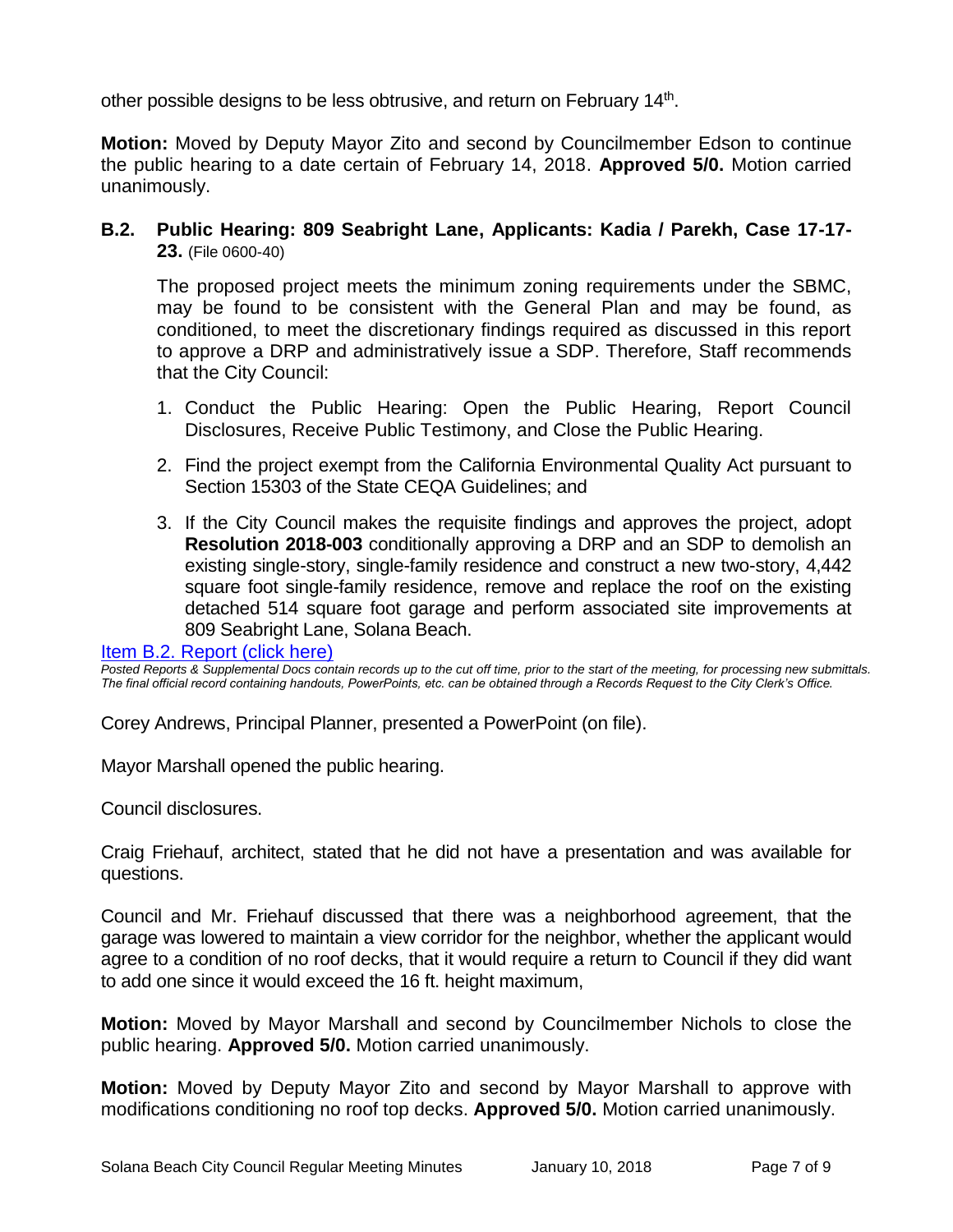# **C. STAFF REPORTS**: (C.1. - C.2.)

*Submit speaker slips to the City Clerk.*

**C.1. Adopt (2nd Reading) Ordinance 484 – Amending Section 17.80.020 of the Solana Beach Municipal Code Related to the Solana Beach Floodplain Overlay Zone to Comply with the National Flood Insurance Program.** (File 0850- 20)

Recommendation: That the City Council

1. Adopt **Ordinance 484** amending the Solana Beach Floodplain Overlay Zone (Sections 17.80.020, 17.80.090 and 17.80.120) of the Solana Beach Municipal Code.

[Item C.1. Report \(click here\)](https://solanabeach.govoffice3.com/vertical/Sites/%7B840804C2-F869-4904-9AE3-720581350CE7%7D/uploads/Item_C.1._Report_(click_here)_-_1-10-18.PDF)

*Posted Reports & Supplemental Docs contain records up to the cut off time, prior to the start of the meeting, for processing new submittals. The final official record containing handouts, PowerPoints, etc. can be obtained through a Records Request to the City Clerk's Office.*

Johanna Canlas, City Attorney, read the title of the ordinance.

**Motion:** Moved by Deputy Mayor Zito and second by Councilmember Nichols to approve. **Approved 5/0.** Motion carried unanimously.

#### **C.2. Council Boards, Committees, & Commissions Mid-Term Review.** (File 0410-05)

Recommendation: That the City Council

- 1. Review the Regional Boards/Commissions/Committees.
	- a. Determine the City Selection Committee 2018 annual term appointment, if any changes.
	- b. Make alternate appointments, if necessary.
- 2. Review Council Standing Committees and make alternate appointments, if necessary.

[Item C.2. Report \(click here\)](https://solanabeach.govoffice3.com/vertical/Sites/%7B840804C2-F869-4904-9AE3-720581350CE7%7D/uploads/Item_C.2._Report_(click_here)_-_1-10-18.PDF)

Discussion and no changes to existing appointments.

# **COUNCIL COMMITTEE REPORTS:**

#### **Regional Committees: (outside agencies, appointed by this Council)**

- a. City Selection Committee (meets twice a year) Nichols (Edson, alternate).
- b. County Service Area 17 Marshall (Nichols, alternate).
- c. Escondido Creek Watershed Authority Marshall/Staff (no alternate).
- d. League of Ca. Cities' San Diego County Executive Committee Nichols (Edson, alternate) and any subcommittees.
- e. League of Ca. Cities' Local Legislative Committee Nichols (Edson, alternate)
- f. League of Ca. Cities' Coastal Cities Issues Group (CCIG) Nichols (Edson, alternate)
- g. North County Dispatch JPA Marshall (Edson, alternate).
- h. North County Transit District Edson (Nichols, alternate)
- i. Regional Solid Waste Association (RSWA) Nichols (Hegenauer, alternate).